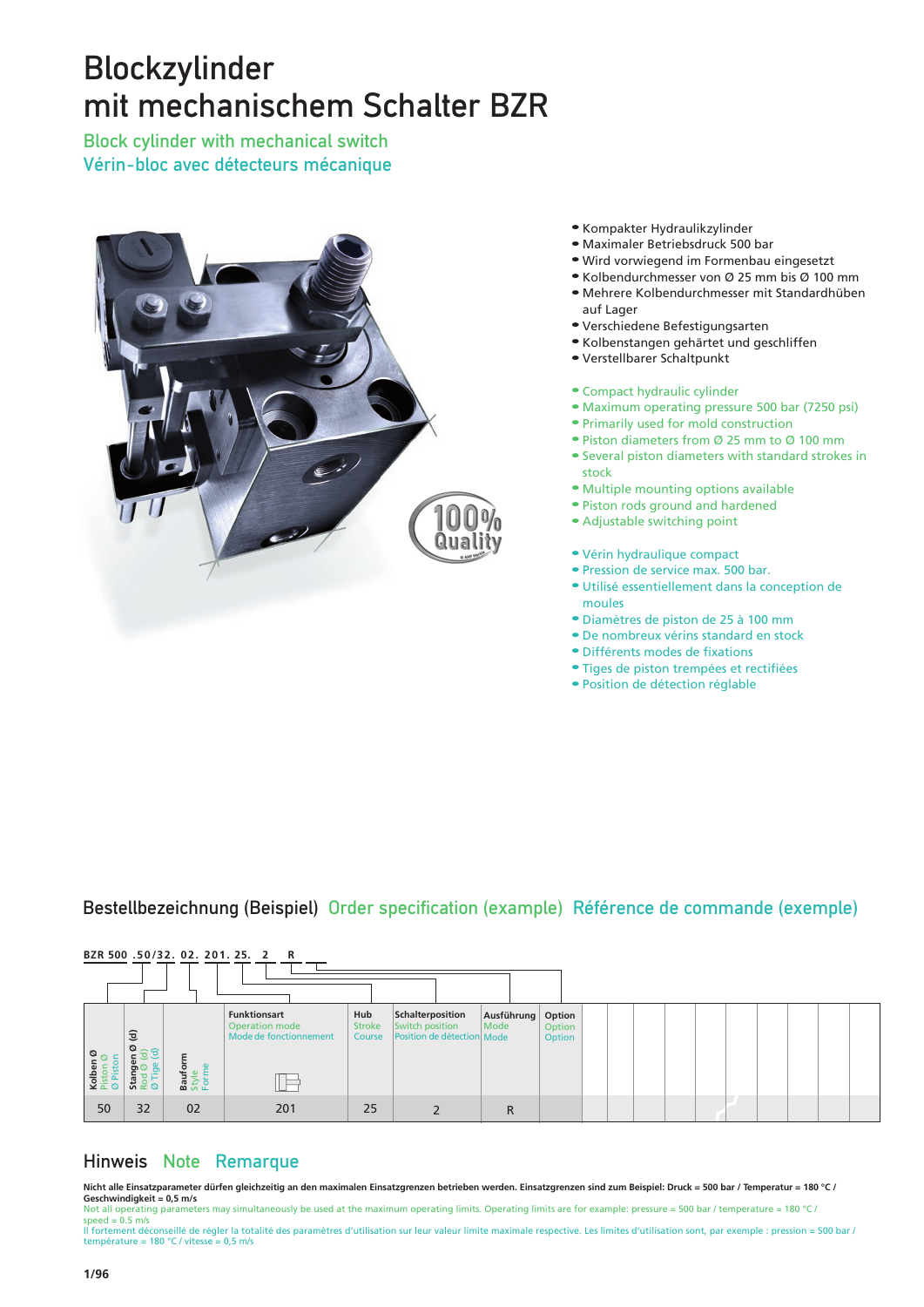#### Schnelllieferprogramm Quick Delivery Programme Programme de livraison express



**Ausgewählte Zylinder dieser Baureihe sind besonders günstig, schnell bzw. ab Lager verfügbar.** Selected cylinders of this series are very inexpensive and can be delivered fast or are available from stock. Les vérins sélectionnés dans cette gamme sont particulièrement bon marché et ils sont disponibles sur stock.

|                | Hub<br>Stroke |              |              |              | Kolben Ø Piston Ø Ø Piston |              |              |              |
|----------------|---------------|--------------|--------------|--------------|----------------------------|--------------|--------------|--------------|
|                | Course        | 25           | 32           | 40           | 50                         | 63           | 80           | 100          |
|                | 10            | $\checkmark$ | ✓            | $\checkmark$ | $\checkmark$               | $\checkmark$ |              |              |
|                | 15            | $\checkmark$ | ✓            | $\checkmark$ | $\checkmark$               | ✓            |              |              |
|                | $20\,$        | $\checkmark$ | $\checkmark$ | $\checkmark$ | $\checkmark$               | $\checkmark$ |              |              |
|                | 25            | $\checkmark$ | ✓            | $\checkmark$ | $\checkmark$               |              |              |              |
|                | 30            | $\checkmark$ | $\checkmark$ | $\checkmark$ | $\checkmark$               | $\checkmark$ |              |              |
|                | 32            |              |              |              |                            |              | $\checkmark$ |              |
|                | 40            | $\checkmark$ | $\checkmark$ | $\checkmark$ | $\checkmark$               | $\checkmark$ |              | $\checkmark$ |
|                | 50            | $\checkmark$ | $\checkmark$ | $\checkmark$ | $\checkmark$               | $\checkmark$ |              |              |
| <b>BZR 500</b> | 60            | $\checkmark$ | $\checkmark$ | $\checkmark$ | $\checkmark$               | $\checkmark$ |              |              |
|                | 63            |              |              |              |                            | $\checkmark$ |              |              |
|                | 70            | $\checkmark$ | $\checkmark$ | $\checkmark$ | $\checkmark$               | $\checkmark$ |              |              |
|                | 75            | $\checkmark$ | $\checkmark$ | $\checkmark$ | $\checkmark$               | $\checkmark$ |              |              |
|                | 80            | $\checkmark$ | ✓            | ✓            | $\checkmark$               | $\checkmark$ | ✓            | $\checkmark$ |
|                | 90            | $\checkmark$ | $\checkmark$ | $\checkmark$ | $\checkmark$               | ✓            |              |              |
|                | 100           | $\checkmark$ | $\checkmark$ | $\checkmark$ | $\checkmark$               | $\checkmark$ |              |              |
|                | 110           |              |              |              |                            |              |              |              |
|                | 120           |              |              |              |                            |              |              |              |
|                | 130           |              |              |              |                            |              | $\checkmark$ |              |
|                | 110           | $\checkmark$ | ✓            | ✓            | $\checkmark$               | $\checkmark$ |              |              |
|                | 120           | $\checkmark$ | $\checkmark$ | $\checkmark$ | $\checkmark$               | $\checkmark$ |              |              |
|                | 130           | $\checkmark$ | $\checkmark$ | ✓            | $\checkmark$               | $\checkmark$ |              |              |
|                | 140           | $\checkmark$ | $\checkmark$ | $\checkmark$ | $\checkmark$               | $\checkmark$ |              |              |
|                | 150           | $\checkmark$ | $\checkmark$ | $\checkmark$ | $\checkmark$               | $\checkmark$ |              |              |
| <b>BZR 320</b> | 160           | $\checkmark$ | ✓            | $\checkmark$ | $\checkmark$               | $\checkmark$ |              |              |
|                | 170           | $\checkmark$ | $\checkmark$ | ✓            | $\checkmark$               | $\checkmark$ |              |              |
|                | 180           | $\checkmark$ | ✓            | $\checkmark$ | $\checkmark$               | ✓            |              |              |
|                | 190           |              |              | ✓            | $\checkmark$               | $\checkmark$ |              |              |
|                | 200           |              |              | $\checkmark$ | $\checkmark$               | $\checkmark$ |              |              |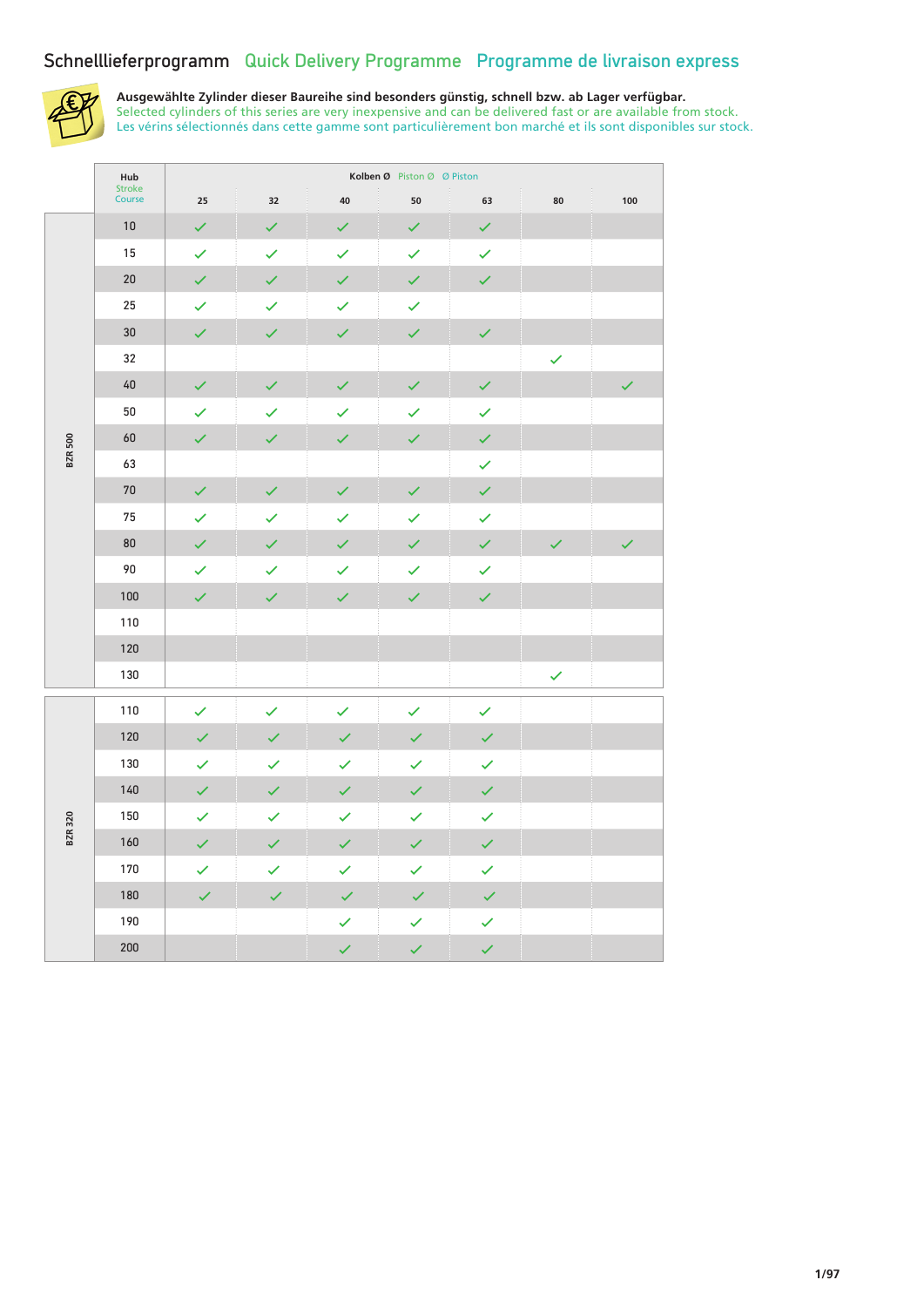#### Schalterposition Position of switch Position de contacteur



#### Ausführung Mode Mode



Optionen Options Options



**Siehe Seite 1/6 und 1/7** See page 1/6 and 1/7 Voir page 1/6 et 1/7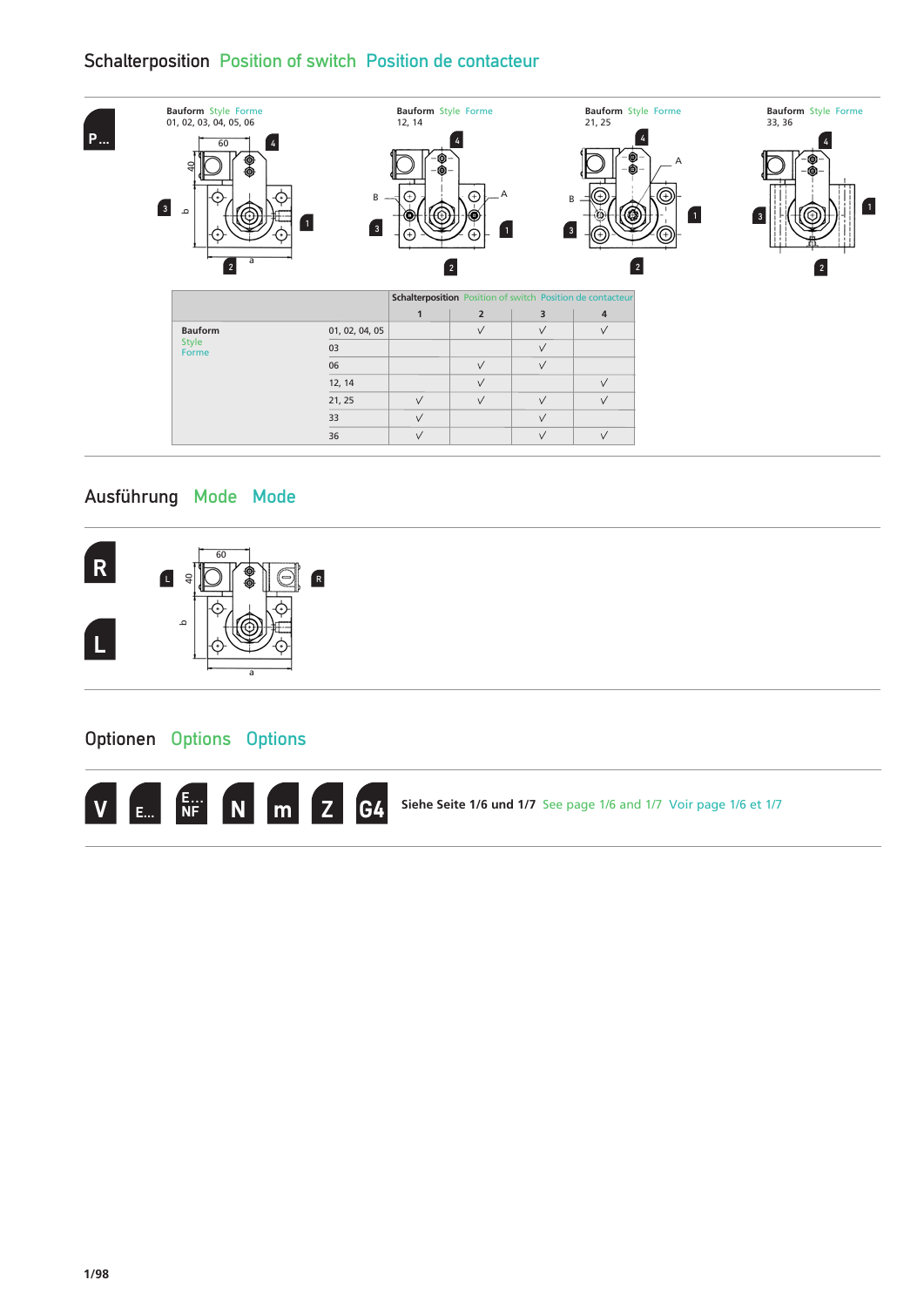# Schalterdaten Switch data Caractéristiques des détecteurs

|                                                                                  | Standardschalter                        | Hochtemperaturschalter (Option C)              | Hochtemperaturschalter (Option CK)                     |
|----------------------------------------------------------------------------------|-----------------------------------------|------------------------------------------------|--------------------------------------------------------|
|                                                                                  | Standard switch                         | High-temperature (option C)                    | High-temperature (option CK)                           |
|                                                                                  | Interrupteur standard                   | Interrupteur haute température (option C)      | Interrupteur haute température (option CK)             |
| <b>Hersteller</b><br>Manufacturer<br><b>Fabricant</b>                            | <b>Balluff</b>                          | <b>Balluff</b>                                 | <b>Balluff</b>                                         |
| <b>Artikelnummer</b><br>Part number<br>Numéro d'article                          | 051087                                  | 166076                                         | 218134                                                 |
| Beschreibung                                                                     | <b>Reihenpositionsschalter Standard</b> | Reihenpositionsschalter bis 180° Standard      | Reihenpositionsschalter bis 180° mit 3m Kabel          |
| <b>Description</b>                                                               | Standard multiple position switch       | Standard multiple position switch up to 180°   | Multiple position switch up to 180° with 3m cable      |
| <b>Description</b>                                                               | Interrupteur de position standard       | Interrupteur de position jusqu'à 180° standard | Interrupteur de position jusqu'à 180° avec câble de 3m |
| <b>Technische Daten</b><br><b>Technical data</b><br>Caractéristiques électriques |                                         |                                                |                                                        |
| Schalthäufigkeit                                                                 | <b>Max. 200/min</b>                     | <b>Max. 200/min</b>                            | <b>Max. 200/min</b>                                    |
| Frequency of operation                                                           | <b>Max. 200/min</b>                     | <b>Max. 200/min</b>                            | <b>Max. 200/min</b>                                    |
| Fréquence de commutation                                                         | <b>Max. 200/min</b>                     | <b>Max. 200/min</b>                            | <b>Max. 200/min</b>                                    |
| <b>Dauerstrom</b>                                                                | 5 A                                     | 5 A                                            | 5 A                                                    |
| <b>Continuous current</b>                                                        | 5 A                                     | 5 A                                            | 5 A                                                    |
| <b>Courant permanent</b>                                                         | 5 A                                     | 5 A                                            | 5 A                                                    |
| Bemessungsbetriebsspannung Ue                                                    | 250 AC V                                | <b>250 AC V</b>                                | 250 AC V                                               |
| Rated operating voltage Ue                                                       | 250 AC V                                | 250 AC V                                       | 250 AC V                                               |
| Tension de fonctionnement assignée Ue                                            | <b>250 AC V</b>                         | <b>250 AC V</b>                                | 250 AC V                                               |
| Umgebungstemperatur                                                              | $-5$ °C bis 80 °C                       | -5 °C bis 180 °C bei 10h/Tag                   | -5 °C bis 180 °C bei 10h/Tag                           |
| Ambient temperature                                                              | $-5$ °C to 80 °C                        | -5 °C to 180 °C at 10h/day                     | $-5$ °C to 180 °C at 10h/dav                           |
| Température ambiante                                                             | de -5 °C à 80 °C                        | de -5 °C à 180 °C pour 10h/jour                | de -5 °C à 180 °C pour 10h/jour                        |
| <b>Schutzart</b>                                                                 | <b>IP67</b>                             | <b>IP67</b>                                    | <b>IP67</b>                                            |
| Degree of protection                                                             | <b>IP67</b>                             | <b>IP67</b>                                    | <b>IP67</b>                                            |
| Indice de protection                                                             | <b>IP67</b>                             | <b>IP67</b>                                    | <b>IP67</b>                                            |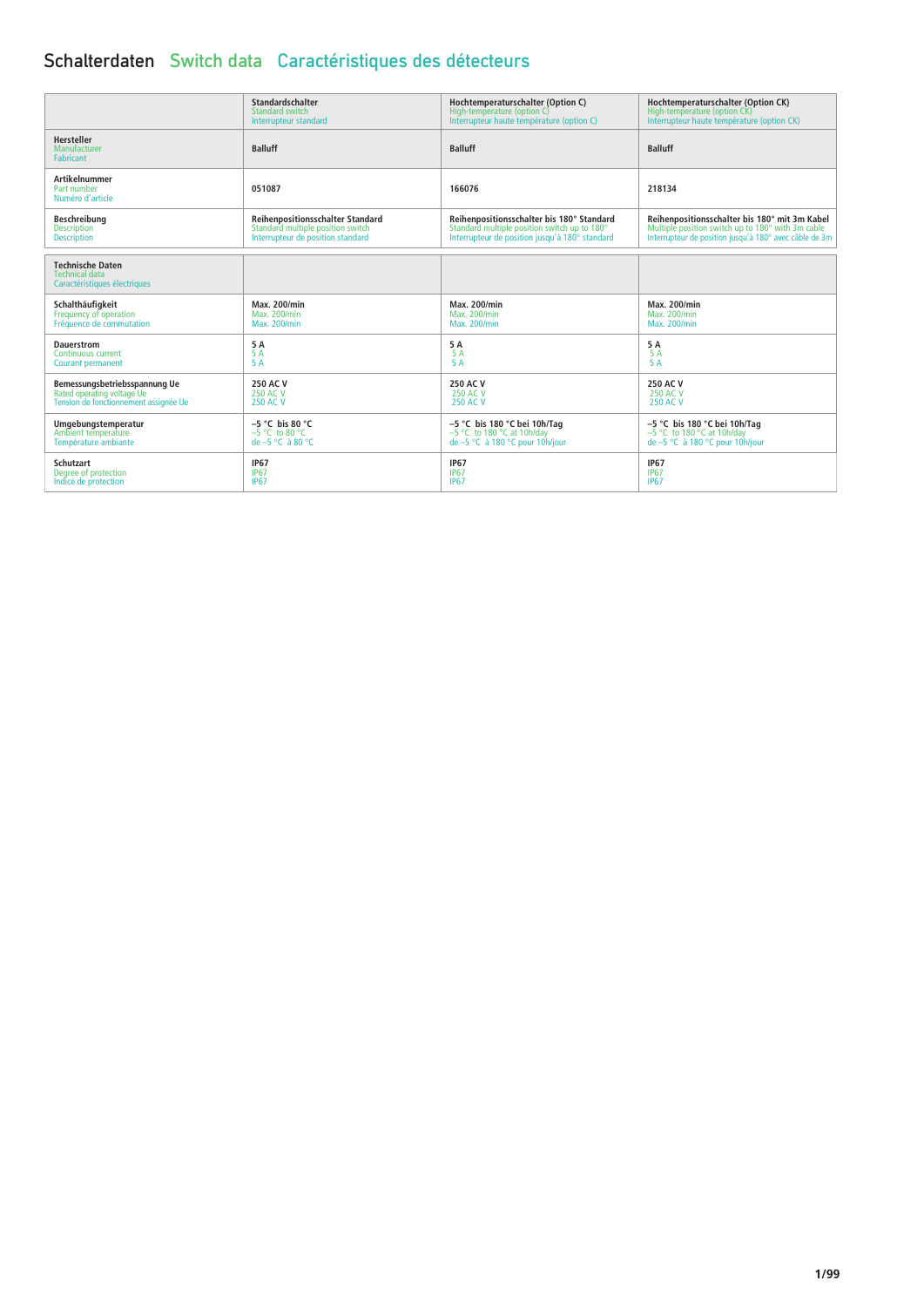### Kurzer Hub Short stroke Petite course BZR 500-01 / 02



**Bauform 01** Style 01 Forme 01







**Bauform 02** Style 02 Forme 02



Counterbore for DIN EN ISO 4762 Lamage pour DIN EN ISO 4762



**Bestellbezeichnung (Beispiel)** Order specification (example) Référence de commande (exemple)

| <b>BZR 500-</b><br><b>BZR 320</b> |                                                        |         |                | .50 / 32.01.201.25 |                                                                        | 3   |     |                                         |                                                       |                          |                                                              |                                                                                                |                            |                            |     |     | <b>BZR 500</b> |     |
|-----------------------------------|--------------------------------------------------------|---------|----------------|--------------------|------------------------------------------------------------------------|-----|-----|-----------------------------------------|-------------------------------------------------------|--------------------------|--------------------------------------------------------------|------------------------------------------------------------------------------------------------|----------------------------|----------------------------|-----|-----|----------------|-----|
| Kolben Ø<br>Piston Ø<br>Ø Piston  | ල<br>Ø<br>$\widehat{\sigma}$<br>Stangen (<br>Rod Ø (d) | Bauform |                |                    | <b>Funktionsart</b><br><b>Operation mode</b><br>Mode de fonctionnement |     |     | Min. Hub<br>Min. stroke<br>Course mini. | <b>Standard</b><br><b>Standard</b><br><b>Standard</b> | <b>Hub</b> Stroke Course | Kundenwunsch<br><b>Customer request</b><br>Souhait du client | switch<br>Schalterposition<br>$\frac{e}{\sigma}$<br>Position of :<br>Position de<br>contacteur | Ausführung<br>Mode<br>Mode | Option<br>Option<br>Option |     |     | А              |     |
|                                   | Rod Ø (<br>Ø Tige                                      |         | Style<br>Forme |                    |                                                                        |     |     | 201                                     |                                                       | <b>BZR 500</b>           | <b>BZR 320</b>                                               |                                                                                                |                            |                            | 201 | 204 | 206            | 208 |
| 25                                | 16                                                     | 01      | 02             | 201                | 204                                                                    | 206 | 208 | 12                                      |                                                       | $≤100$                   | $>100 - 200$                                                 | $\overline{2}$                                                                                 |                            |                            | 44  | 95  | 63             | 76  |
| 32                                | 20                                                     | 01      | 02             | 201                | 204                                                                    | 206 | 208 | 10                                      |                                                       | $≤100$                   | $>100 - 200$                                                 |                                                                                                |                            | C                          | 50  | 97  | 72             | 75  |
| 40                                | 25                                                     | 01      | 02             | 201                | 204                                                                    | 206 | 208 | $\overline{7}$                          | 1/97<br>1/97<br>5                                     | $≤100$                   | $>100 - 200$                                                 |                                                                                                |                            | $\vee$                     | 54  | 105 | 78             | 81  |
| 50                                | 32                                                     | 01      | 02             | 201                | 204                                                                    | 206 | 208 | 5                                       | Siehe Seite<br>See page 1/9<br>Voir page 1/           | $≤100$                   | $>100 - 200$                                                 | 3                                                                                              |                            | E                          | 65  | 119 | 89             | 95  |
| 63                                | 40                                                     | 01      | 02             | 201                | 204                                                                    | 206 | 208 | 5                                       |                                                       | $≤100$                   | $>100 - 200$                                                 |                                                                                                |                            | ENF                        | 72  |     | 140 102        | 110 |
| 80                                | 50                                                     | 01      | 02             | 201                | 204                                                                    | 206 | 208 | $\overline{7}$                          |                                                       | $≤130$                   | $>130 - 200$                                                 |                                                                                                | $\mathsf{R}$               |                            | 85  |     | 156 114        | 127 |
| 100                               | 60                                                     | 01      | 02             | 201                | 204                                                                    | 206 | 208 | $\overline{7}$                          |                                                       | $≤130$                   | $>130-200$                                                   | $\overline{4}$                                                                                 |                            | G <sub>4</sub>             | 90  | 163 | 121            | 132 |

**Technische Änderungen vorbehalten** Subject to change without notice Sous réserve de modifications

**Maße in mm** Dimensions in mm Dimensions en mm **Berechnungsgrundlage siehe ahp informiert**  Calculation based on "Information from AHP" Base de calcul, voir « AHP vous informe »

**\* Siehe Tabelle "Maximaldruck" auf Seite 1/7**<br>\* See table "Maximum pressure" on page 1/7<br>\* Voir tableau « Pression maximale » à la page 1/7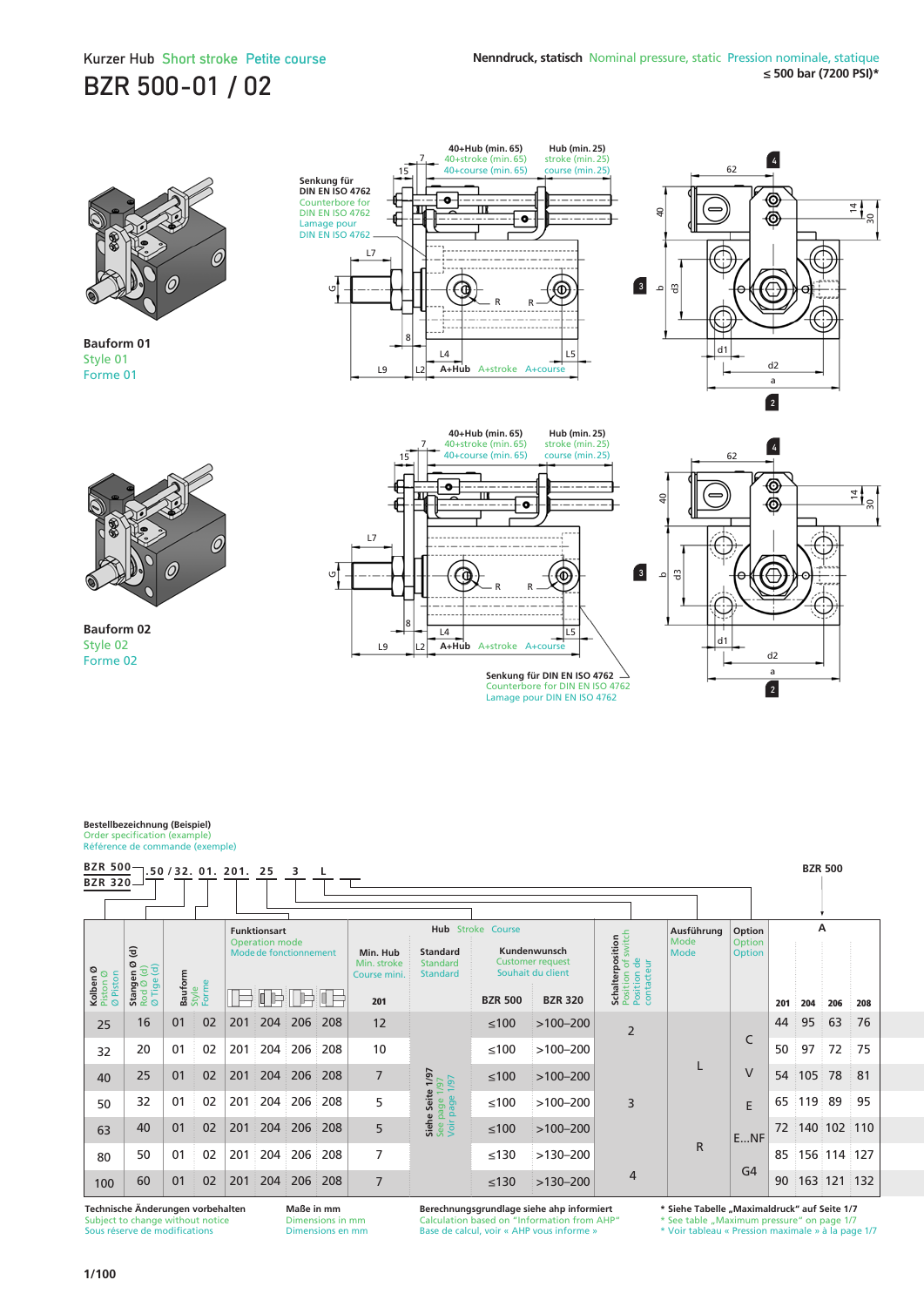# Langer Hub Long stroke Course longue BZR 320-01 / 02







**Bauform 01** Style 01 Forme 01







**Bauform 02** Style 02 Forme 02

|     | <b>BZR 320</b> |     |         |     |     |      |     |     |    |     | <b>BZR 500</b> | <b>BZR 320</b> |     |     | <b>BZR 500</b> | <b>BZR 320</b> |     |    |    |       |                   |                 |
|-----|----------------|-----|---------|-----|-----|------|-----|-----|----|-----|----------------|----------------|-----|-----|----------------|----------------|-----|----|----|-------|-------------------|-----------------|
|     |                |     |         |     |     |      |     |     |    |     |                |                |     |     |                |                |     |    |    |       |                   |                 |
|     | A              |     |         | a   | b   | d1   | d2  | d3  | L2 |     | L4             |                | L4  |     | L5             | L <sub>5</sub> |     | L7 | L9 | R     | $\preccurlyeq$    | G               |
|     |                |     |         |     |     |      |     |     |    |     |                |                |     |     |                |                |     |    |    |       |                   |                 |
|     |                |     |         |     |     |      |     |     |    | 201 | 204            | 201            | 204 | 201 | 204            | 201            | 204 |    |    |       |                   |                 |
| 201 | 204            | 206 | 208     |     |     |      |     |     |    | 208 | 206            | 208            | 206 | 206 | 208            | 206            | 208 |    |    |       |                   |                 |
| 70  | 108            | 89  | 89      | 65  | 45  | 8,5  | 50  | 30  | 7  | 20  | 21             | 20             | 21  | 11  | 21             | 20             | 21  | 15 | 29 | G1/4" | 13                | M <sub>10</sub> |
| 78  | 112            | 100 | 90      | 75  | 55  | 10,5 | 55  | 35  | 10 | 23  | 26             | 24             | 26  | 11  | 26             | 24             | 26  | 20 | 35 | G1/4" | 17                | M <sub>12</sub> |
| 89  | 125            | 113 | 101     | 85  | 63  | 10,5 | 63  | 40  | 10 | 25  | 28             | 25             | 28  | 11  | 28             | 25             | 28  | 25 | 41 | G1/4" | 21                | M16             |
| 97  | 133 121        |     | 109     | 100 | 75  | 13   | 76  | 45  | 10 | 27  | 32             | 27             | 32  | 12  | 32             | 27             | 32  | 30 | 47 | G1/4" | 26                | M20             |
|     | 112:157        | 142 | 127     | 125 | 95  | 17   | 95  | 65  | 14 | 28  | 35             | 28             | 35  | 17  | 35             | 28             | 35  | 40 | 60 | G1/2" | 32                | M27             |
|     | 131 174        |     | 160 145 | 160 | 120 | 21   | 120 | 80  | 14 | 36  | 43             | 36             | 43  | 20  | 43             | 36             | 43  | 46 | 66 | G1/2" | 41                | M30             |
| 133 | 180            | 164 | 149     | 200 | 150 | 25   | 158 | 108 | 15 | 39  | 45             | 39             | 45  | 18  | 45             | 39             | 45  | 61 | 85 | G1/2" | $\qquad \qquad -$ | M42             |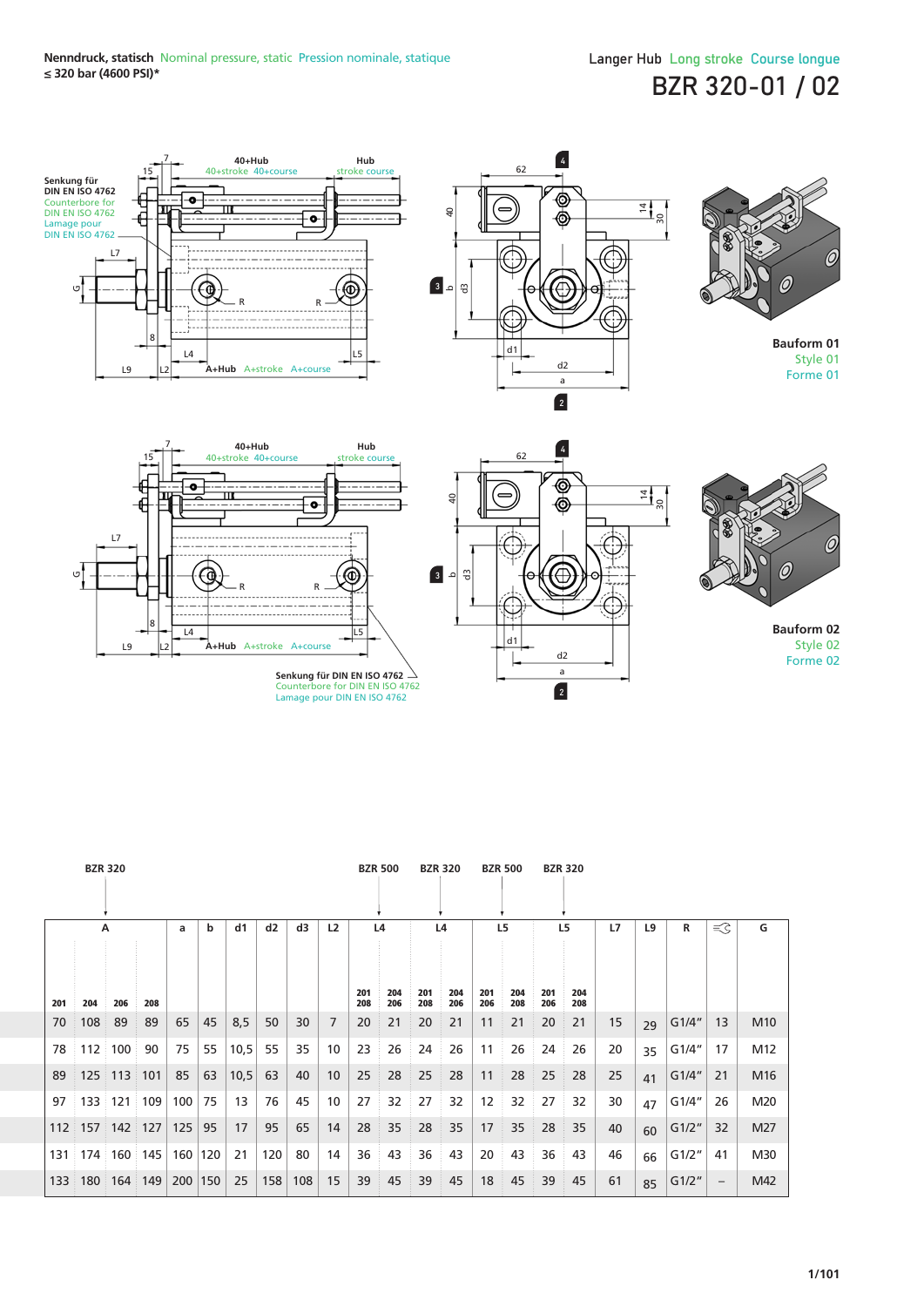### Kurzer Hub Short stroke Petite course BZR 500-03 / 06



**Bauform 03** Style 03



**Bauform 06** Style 06 Forme 06







h2 specify when required h2 selon spécifications du client





**\*\*h1 ab Hub = h3 oder auf Kundenwunsch** \*\* h1 starting at stroke = h3 or as required by customer \*\* h1 à partir de standard = h3 ou selon spécification client

n

m

**h2 auf Kundenwunsch** h2 specify when required h2 selon spécifications du clients

**Zur Arretierung (bei höheren Drücken) ist eine Abstützung erforderlich.** A support is required for locking (under higher pressures). A pression élevée, un support arrière est nécessaire.

**Bestellbezeichnung (Beispiel)**<br>Order specification (example)<br>Référence de commande (exemple)

|                                                                                                                                                                                                                                                                                                                                                                                                                                                                                                                                                                                   | А<br>A                         |
|-----------------------------------------------------------------------------------------------------------------------------------------------------------------------------------------------------------------------------------------------------------------------------------------------------------------------------------------------------------------------------------------------------------------------------------------------------------------------------------------------------------------------------------------------------------------------------------|--------------------------------|
| <b>Hub</b> Stroke Course<br><b>Funktionsart</b><br>Option<br>switch<br>position<br><b>Operation mode</b><br>Option<br>$\widehat{\sigma}$<br>Kundenwunsch<br>Mode de fonctionnement<br>Min. Hub<br><b>Standard</b><br>Option<br>Ausführung<br>Mode<br>Mode<br>$\mathbf \omega$<br><b>Customer request</b><br>Standard<br>Min. stroke<br>ø<br>ਠ<br>$\widehat{\sigma}$<br>Kolben Ø<br>Piston Ø<br>Souhait du client<br>Bauform<br><b>Stangen</b><br>Course mini.<br><b>Standard</b><br>Schalter<br>Ø Piston<br>Position<br>Position<br>Rod Ø (<br>Ø Tige i<br>Style<br>Forme<br>cont |                                |
| $\Box$<br>⊫<br><b>BZR 500</b><br><b>BZR 320</b><br>201<br>204 206<br>201                                                                                                                                                                                                                                                                                                                                                                                                                                                                                                          | 208 201 204 206<br>- 208       |
| 12<br>$>100 - 200$<br>$≤100$<br>204 206 208<br>25<br>06<br>16<br>201<br>95 <sup>1</sup><br>03<br>44<br>C                                                                                                                                                                                                                                                                                                                                                                                                                                                                          | 76 70 108 89 89<br>63          |
| 10<br>≤100<br>$>100 - 200$<br>32<br>20<br>204 206<br>208<br>06<br>201<br>50<br>03<br>$\vee$<br>2                                                                                                                                                                                                                                                                                                                                                                                                                                                                                  | 97 72 75 78 112 100 90         |
| $\overline{7}$<br>$≤100$<br>$>100 - 200$<br>40<br>25<br>204 206 208<br>03<br>06<br>201<br>F.                                                                                                                                                                                                                                                                                                                                                                                                                                                                                      | 54 105 78 81 89 125 113 101    |
| Siehe Seite 1/97<br>See page 1/97<br>Voir page 1/97<br>5<br>≤100<br>$>100 - 200$<br>32<br>50<br>204 206<br>06<br>201<br>208<br>ENF 65 119 89<br>03                                                                                                                                                                                                                                                                                                                                                                                                                                | 95 97 133 121 109              |
| 5<br>$≤100$<br>$>100 - 200$<br>63<br>204 206 208<br>40<br>06<br>201<br>03<br>m                                                                                                                                                                                                                                                                                                                                                                                                                                                                                                    | 72 140 102 110 112 157 142 127 |
| 7<br>≤130<br>$>130-200$<br>$\mathsf{R}$<br>3<br>80<br>50<br>201<br>204 206<br>06<br>208<br>03<br>N                                                                                                                                                                                                                                                                                                                                                                                                                                                                                | 85 156 114 127 131 174 160 145 |
| 7<br>$≤130$<br>$>130-200$<br>204<br>206 208<br>100<br>60<br>06<br>201<br>03<br>G <sub>4</sub>                                                                                                                                                                                                                                                                                                                                                                                                                                                                                     | 90 163 121 132 133 180 164 149 |

**Technische Änderungen vorbehalten** Subject to change without notice Sous réserve de modifications

**Maße in mm** Dimensions in mm Dimensions en mm **Berechnungsgrundlage siehe ahp informiert**  Calculation based on "Information from AHP" Base de calcul, voir « AHP vous informe »

**\* Siehe Tabelle "Maximaldruck" auf Seite 1/7**<br>**\*** See table "Maximum pressure" on page 1/7

\* Voir tableau « Pression maximale » à la page 1/7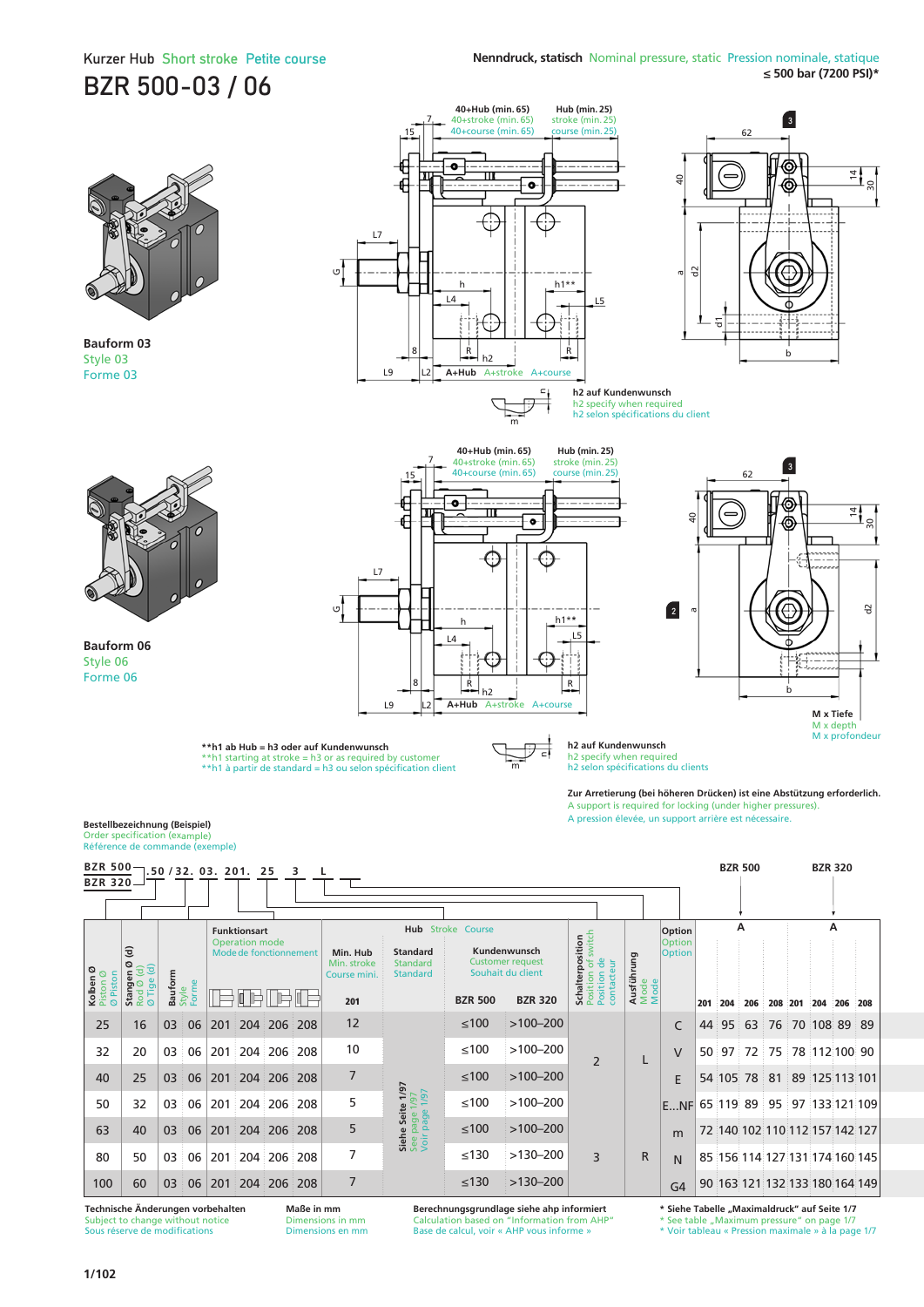**Nenndruck, statisch** Nominal pressure, staticPression nominale, statique **≤ 320 bar (4600 PSI)\***

# Langer Hub Long stroke Course longue BZR 320-03 / 06







**Bauform 03** Style 03 Forme 03



**Bauform 06** Style 06 Forme 06





m

**h2 auf Kundenwunsch** h2 specify when required h2 selon spécifications du clients

**Zur Arretierung (bei höheren Drücken) ist eine Abstützung erforderlich.** A support is required for locking (under higher pressures). A pression élevée, un support arrière est nécessaire.

|     |     |             |     |            |            |            |            | <b>BZR 500 BZR 320</b> |            |                     |                 |                 | <b>BZR 500</b> |            |            |                 | BZR 320 BZR 500 BZR 320 |            |            |    |    |                 |   |            |                          |                 |                |                                                    |
|-----|-----|-------------|-----|------------|------------|------------|------------|------------------------|------------|---------------------|-----------------|-----------------|----------------|------------|------------|-----------------|-------------------------|------------|------------|----|----|-----------------|---|------------|--------------------------|-----------------|----------------|----------------------------------------------------|
| a   | b   | d1          | d2  |            | h          |            | h1         | h1                     |            | h <sub>2</sub>      | L2              |                 | L <sub>4</sub> |            | L4         |                 | L5                      |            | L5         | L7 | L9 | $m***$          | n | R          | $\equiv$ $\uparrow$      | G               | h <sub>3</sub> |                                                    |
|     |     |             |     | 201<br>208 | 204<br>206 | 201<br>206 | 204<br>208 | 201<br>206             | 204<br>208 |                     |                 | 201<br>208      | 204<br>206     | 201<br>208 | 204<br>206 | 201<br>206      | 204<br>208              | 201<br>206 | 204<br>208 |    |    | H <sub>11</sub> |   |            |                          |                 |                | <b>x Tiefe</b><br>x depth<br>x profondeur<br>Σ Σ Σ |
| 65  | 45  | 8,5         | 50  | 33         | 44         | 26         | 44         | 33                     | 44         | 붣                   |                 | 20              | 21             | 20         | 21         | 11              | 21                      | 20         | 21         | 15 | 29 | 10              |   | 2  G1/4"   | 13                       | M <sub>10</sub> | 100            | M8x16                                              |
| 75  | 55  | $10,5$ 55   |     | 38         | 47         | 27         | 47         | 38                     | 47         | estellung           | 10 <sup>1</sup> | 23              | 26             | 24         | 26         | 11              | 26 <sup>2</sup>         | 24         | 26         | 20 | 35 | 12              |   | 3  G1/4"   | 17                       | M12             | 100            | M10x20                                             |
| 85  | 63  | $ 10,5 $ 63 |     | 40         | 49         | 27         | 49         | 40 49                  |            | h <sub>2</sub> bei  | 10 <sup>°</sup> | 25              | 28             | : 25       | 28         | 11              | 28 25                   |            | 28         | 25 | 41 | 12              |   | 3 G1/4" 21 |                          | M16             | 100            | M10x20                                             |
| 100 | 75  | 13          | 76  | 44         | 58         | 30         | 58         | 44                     | 58         | (bitte Maß          | 10 <sup>1</sup> | 27 <sup>1</sup> | 32             | : 27       | 32         | 12 <sup>1</sup> | 32 27                   |            | 32         | 30 | 47 | 15              |   | 5 G1/4"    | 26                       | M20             | 100            | M12x24                                             |
| 125 | 95  | 17          | 95  | 50         | 59         | 41         | 59         | 50                     | 59         | nsch                | 14              | 28              | 35             | 28         | 35         | 17              | 35 <sup>1</sup>         | 28         | 35         | 40 | 60 | 20              |   | 5 G1/2"    | 32                       | M27             | 100            | M16x32                                             |
| 160 | 120 | 21          | 120 | 60         | 68         | 47         |            | 68 60                  | 68         | Kundenw             | 14              | 36              | 43             | 36         | 43         | 20              | 43                      | 36         | 43         | 46 | 66 | 24              |   | 7 G1/2"    | 41                       | M30             | 130            | M20x35                                             |
| 200 | 150 | 25          | 158 | 64         | 73         | 54         | 76         | 64                     | 76         | Mad<br>René<br>Seri | 15              | 39              | 45             | 39         | 45         | 18              | 45                      | 39         | 45         | 61 | 85 | 28              |   | 7 G1/2"    | $\overline{\phantom{m}}$ | M42             | 130            | M24x50                                             |

**\*\*\* Passende Passfeder siehe Seite 1/150** \*\*\* Matching key available. See page 1/150 \*\*\* Voir page 1/150 pour les clavettes correspondantes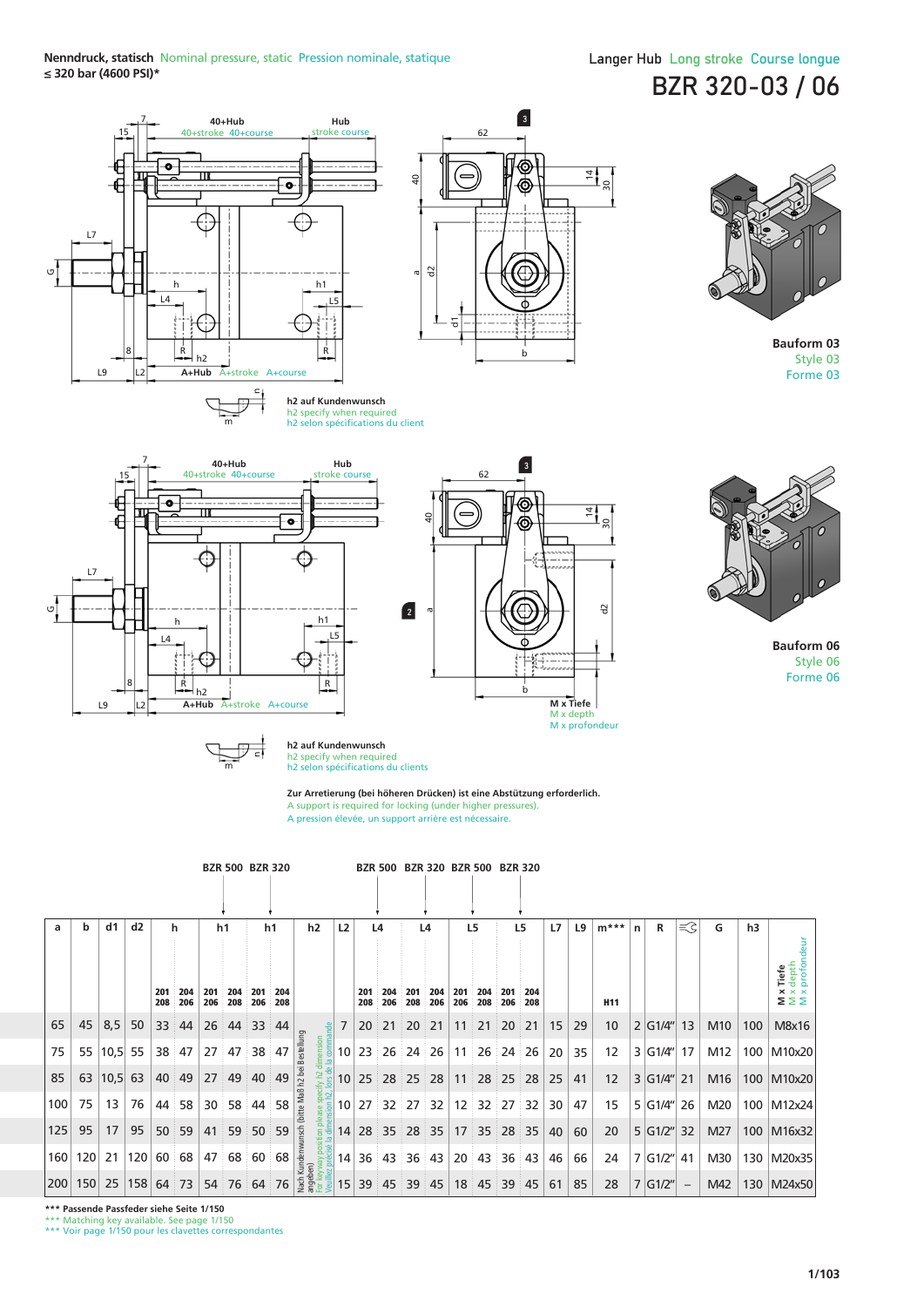# Kurzer Hub Short stroke Petite course BZR 500-04 / 05



**Bauform 04** Style 04



**Bauform 05** Style 05 Forme 05









**Bestellbezeichnung (Beispiel)**

Order specification (example) Référence de commande (exemple)

| <b>BZR 500-</b><br><b>BZR 320</b>                                                                      |                                                                                        |         |                | .50 / 32. 04. 201. 25 |                                                                        | 3          | L                                    |                                         |                                                       |                          |                                                                                                                                       |                                                                                       |                                                                                                                                                  |                            |     |        | <b>BZR 500</b> |                |
|--------------------------------------------------------------------------------------------------------|----------------------------------------------------------------------------------------|---------|----------------|-----------------------|------------------------------------------------------------------------|------------|--------------------------------------|-----------------------------------------|-------------------------------------------------------|--------------------------|---------------------------------------------------------------------------------------------------------------------------------------|---------------------------------------------------------------------------------------|--------------------------------------------------------------------------------------------------------------------------------------------------|----------------------------|-----|--------|----------------|----------------|
| Kolben Ø<br>Piston Ø<br>Ø Piston                                                                       | $\widehat{\mathbf{c}}$<br>ø<br>$\widehat{\sigma}$<br>Stangen<br>Rod Ø (d)<br>Ø Tige (d | Bauform |                |                       | <b>Funktionsart</b><br><b>Operation mode</b><br>Mode de fonctionnement |            |                                      | Min. Hub<br>Min. stroke<br>Course mini. | <b>Standard</b><br><b>Standard</b><br><b>Standard</b> | <b>Hub</b> Stroke Course | Kundenwunsch<br><b>Customer request</b><br>Souhait du client                                                                          | switch<br>Schalterposition<br>$\bullet$<br>Position of :<br>Position de<br>contacteur | Ausführung<br>Mode<br>Mode                                                                                                                       | Option<br>Option<br>Option |     |        | А              |                |
|                                                                                                        |                                                                                        |         | Style<br>Forme |                       |                                                                        |            |                                      | 201                                     |                                                       | <b>BZR 500</b>           | <b>BZR 320</b>                                                                                                                        |                                                                                       |                                                                                                                                                  |                            | 201 | 204    | 206            | 208            |
| 25                                                                                                     | 16                                                                                     | 04      | 05             | 201                   | 204                                                                    | 206        | 208                                  | 12                                      |                                                       | $≤100$                   | $>100 - 200$                                                                                                                          | $\overline{2}$                                                                        |                                                                                                                                                  | $\mathsf{C}$               | 44  | 95     | 63             | 76             |
| 32                                                                                                     | 20                                                                                     | 04      | 05             | 201                   | 204                                                                    | 206        | 208                                  | 10                                      |                                                       | $≤100$                   | $>100 - 200$                                                                                                                          |                                                                                       |                                                                                                                                                  |                            | 50  | 97     | 72             | 75             |
| 40                                                                                                     | 25                                                                                     | 04      | 05             | 201                   | 204                                                                    | 206        | 208                                  | $\overline{7}$                          | 1/97<br>1/97<br>50                                    | $≤100$                   | $>100 - 200$                                                                                                                          |                                                                                       |                                                                                                                                                  | $\vee$                     |     | 54 105 | 78             | 81             |
| 50                                                                                                     | 32                                                                                     | 04      | 05             | 201                   | 204                                                                    | 206        | 208                                  | 5                                       | Siehe Seite<br>See page 1/9<br>Voir page 1/           | $≤100$                   | $>100 - 200$                                                                                                                          | 3                                                                                     |                                                                                                                                                  | E                          | 65  | 119    | 89             | 95             |
| 63                                                                                                     | 40                                                                                     | 04      | 05             | 201                   | 204                                                                    | 206        | 208                                  | 5                                       |                                                       | $≤100$                   | $>100 - 200$                                                                                                                          |                                                                                       |                                                                                                                                                  | ENF                        | 72  |        | 140 102 110    |                |
| 80                                                                                                     | 50                                                                                     | 04      | 05             | 201                   | 204                                                                    | 206        | 208                                  | 7                                       |                                                       | $≤130$                   | $>130-200$                                                                                                                            |                                                                                       | $\mathsf{R}$                                                                                                                                     |                            | 85  |        | 156 114 127    |                |
| 100                                                                                                    | 60                                                                                     | 04      | 05             | 201                   | 204                                                                    | 206        | 208                                  | 7                                       |                                                       | $≤130$                   | $>130-200$                                                                                                                            | $\overline{4}$                                                                        |                                                                                                                                                  | G4                         |     |        |                | 90 163 121 132 |
| Technische Änderungen vorbehalten<br>Subject to change without notice<br>Sous réserve de modifications |                                                                                        |         |                |                       |                                                                        | Maße in mm | Dimensions in mm<br>Dimensions en mm |                                         |                                                       |                          | Berechnungsgrundlage siehe ahp informiert<br>Calculation based on "Information from AHP"<br>Base de calcul, voir « AHP vous informe » |                                                                                       | * Siehe Tabelle "Maximaldruck" auf Seite 1/7<br>* See table "Maximum pressure" on page 1/7<br>* Voir tableau « Pression maximale » à la page 1/7 |                            |     |        |                |                |

**Maße in mm** Dimensions in mm Dimensions en mm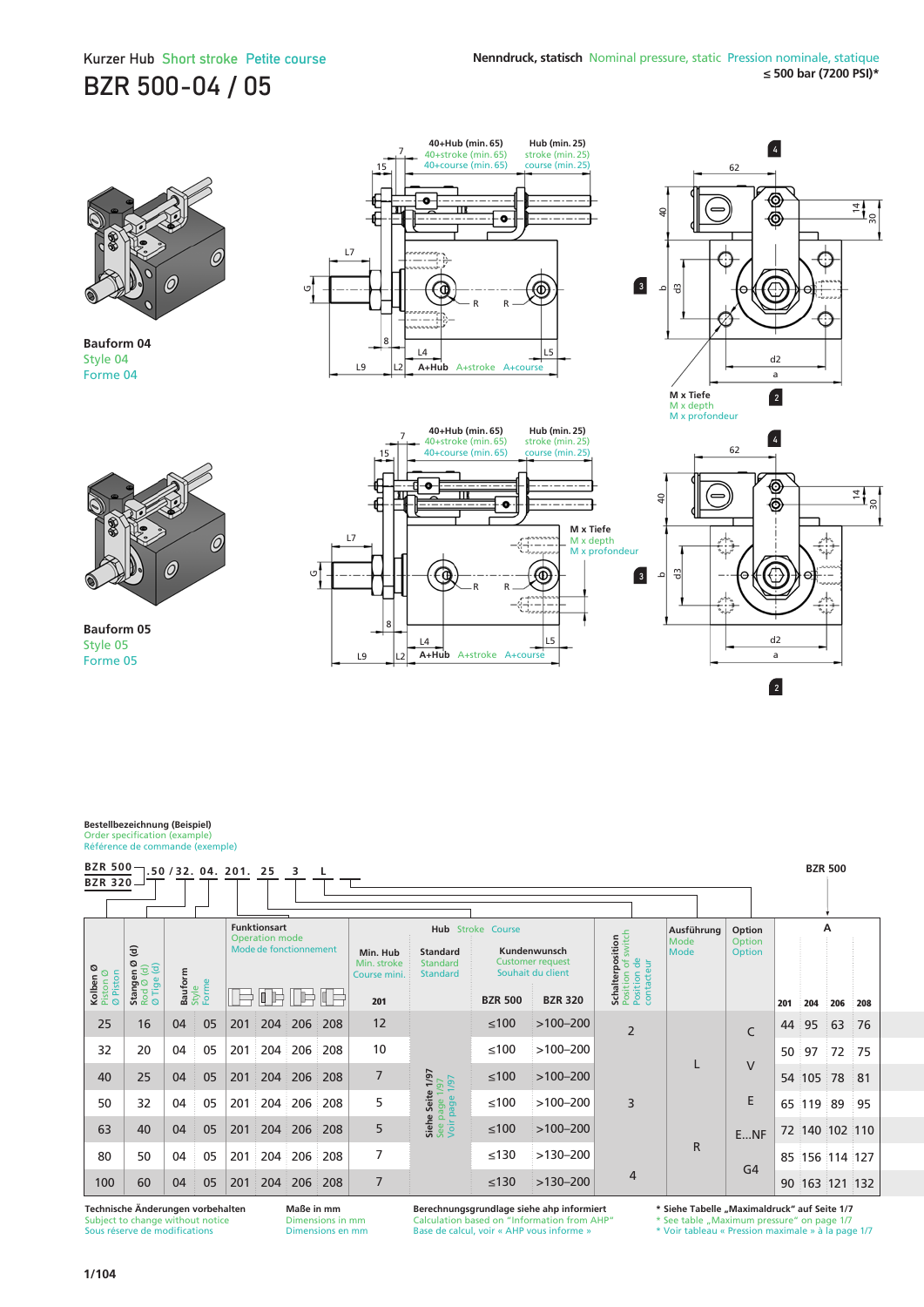**Nenndruck, statisch** Nominal pressure, staticPression nominale, statique **≤ 320 bar (4600 PSI)\***

# Langer Hub Long stroke Course longue BZR 320-04 / 05



|     | <b>BZR 320</b> |     |     |     |     |     |     |                |            | <b>BZR 500</b> |            | <b>BZR 320</b> |            | <b>BZR 500</b> | <b>BZR 320</b> |            |    |    |       |                     |     |                                                                          |
|-----|----------------|-----|-----|-----|-----|-----|-----|----------------|------------|----------------|------------|----------------|------------|----------------|----------------|------------|----|----|-------|---------------------|-----|--------------------------------------------------------------------------|
|     |                |     |     |     |     |     |     |                |            |                |            |                |            |                |                |            |    |    |       |                     |     |                                                                          |
|     | А              |     |     | a   | b   | d2  | d3  | L <sub>2</sub> |            | L4             |            | L4             |            | L <sub>5</sub> |                | L5         | L7 | L9 | R     | $\equiv$ $\uparrow$ | G   |                                                                          |
| 201 | 204            | 206 | 208 |     |     |     |     |                | 201<br>208 | 204<br>206     | 201<br>208 | 204<br>206     | 201<br>206 | 204<br>208     | 201<br>206     | 204<br>208 |    |    |       |                     |     | Tiefe<br><sup>depth</sup><br>profondeur<br>$\times \times \times$<br>ΣΣΣ |
| 70  | 108            | 89  | 89  | 65  | 45  | 50  | 30  | 7              | 20         | 21             | 20         | 21             | 11         | 21             | 20             | 21         | 15 | 29 | G1/4" | 13                  | M10 | M8x16                                                                    |
| 78  | 112            | 100 | 90  | 75  | 55  | 55  | 35  | 10             | 23         | 26             | 24         | 26             | 11         | 26             | 24             | 26         | 20 | 35 | G1/4" | 17                  | M12 | M10x20                                                                   |
| 89  | 125            | 113 | 101 | 85  | 63  | 63  | 40  | 10             | 25         | 28             | 25         | 28             | 11         | 28             | 25             | 28         | 25 | 41 | G1/4" | 21                  | M16 | M10x20                                                                   |
| 97  | 133            | 121 | 109 | 100 | 75  | 76  | 45  | 10             | 27         | 32             | 27         | 32             | 12         | 32             | 27             | 32         | 30 | 47 | G1/4" | 26                  | M20 | M12x24                                                                   |
| 112 | 157            | 142 | 127 | 125 | 95  | 95  | 65  | 14             | 28         | 35             | 28         | 35             | 17         | 35             | 28             | 35         | 40 | 60 | G1/2" | 32                  | M27 | M16x32                                                                   |
| 131 | 174            | 160 | 145 | 160 | 120 | 120 | 80  | 14             | 36         | 43             | 36         | 43             | 20         | 43             | 36             | 43         | 46 | 66 | G1/2" | 41                  | M30 | M20x35                                                                   |
| 133 | 180            | 164 | 149 | 200 | 150 | 158 | 108 | 15             | 39         | 45             | 39         | 45             | 18         | 45             | 39             | 45         | 61 | 85 | G1/2" |                     | M42 | M24x50                                                                   |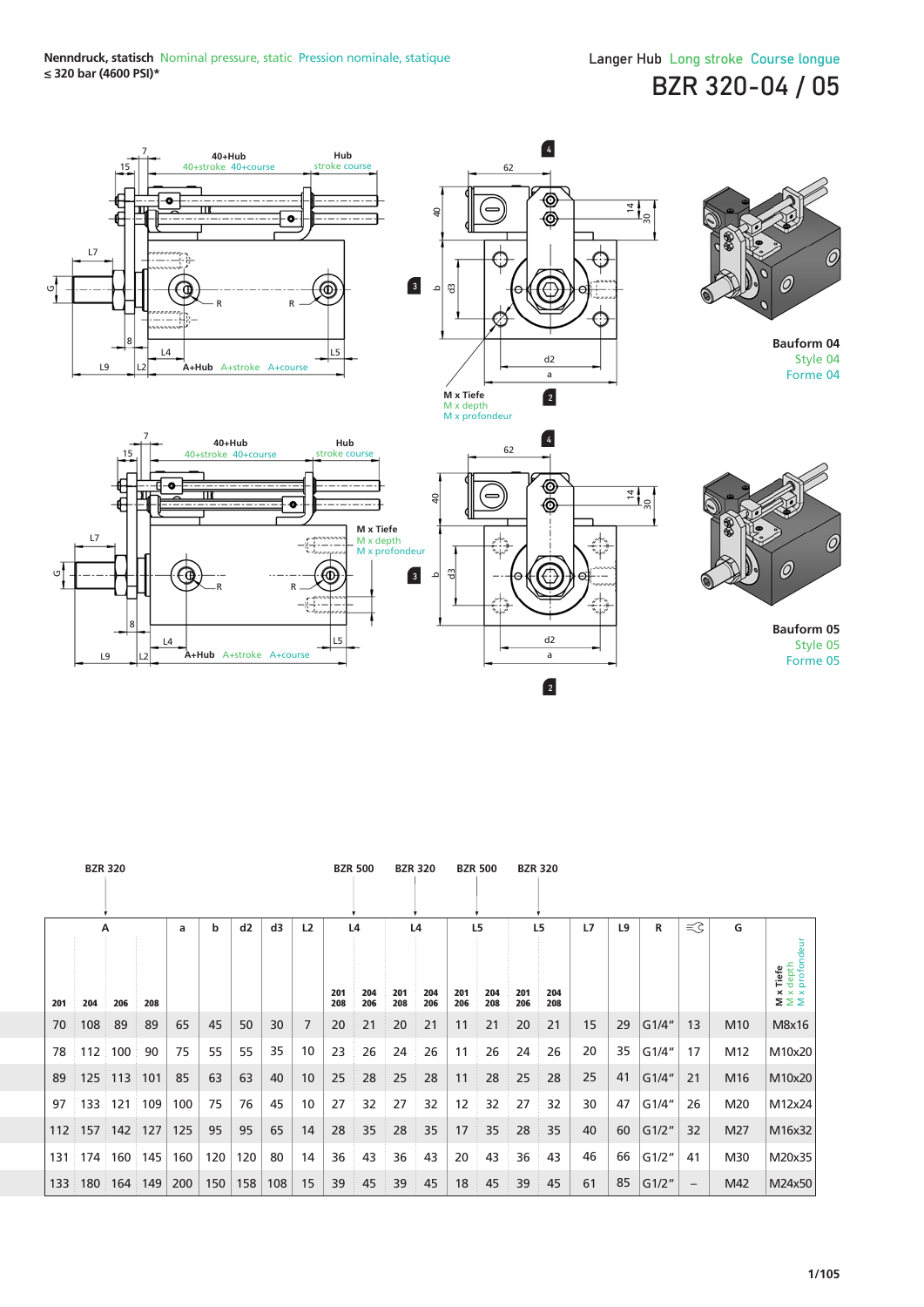#### Kurzer Hub Short stroke Petite course BZR 500-12 / 14



**Bauform 12** Style 12 Forme 12







**Bauform 14** Style 14 Forme 14





**A = Vorlauf** A = Forward stroke A = Alimentation d'avance **B = Rücklauf**

B = Return stroke B = Alimentation de retour

**Bestellbezeichnung (Beispiel)**

Order specification (example) Référence de commande (exemple)



**Technische Änderungen vorbehalten** ubject to change without notice Sous réserve de modifications

**Maße in mm** Dimensions in mm Dimensions en mm **Berechnungsgrundlage siehe ahp informiert**  Calculation based on "Information from AHP Base de calcul, voir « AHP vous informe »

**\* Siehe Tabelle "Maximaldruck" auf Seite 1/7** 

ee table "Maximum pressure" on page 1/7 \* Voir tableau « Pression maximale » à la page 1/7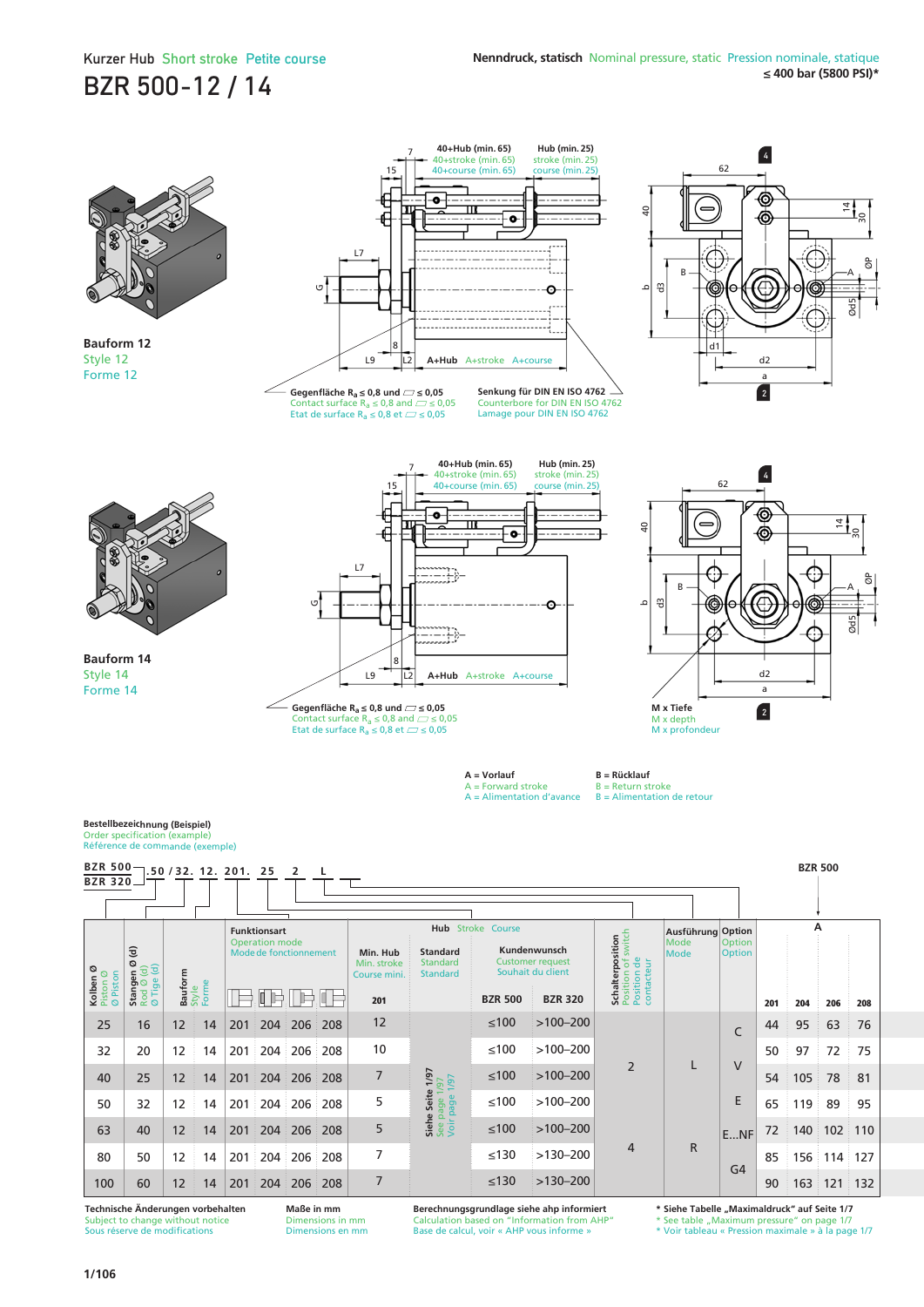

**M x Tiefe** M x depth M x profondeur 2

**Gegenfläche R<sub>a</sub> ≤ 0,8 und ∠ ≤ 0,05**<br>Contact surface R<sub>a</sub> ≤ 0,8 and ∠ ≤ 0,05<br>Etat de surface R<sub>a</sub> ≤ 0,8 et ∠ ≤ 0,05

**BZR 320**

**A = Vorlauf** A = Forward stroke A = Alimentation d'avance

**B = Rücklauf**

B = Return stroke B = Alimentation de retour



**\*\* Wird mitgeliefert**

Is included \*\* Est inclus

Forme 12

**Bauform 14** Style 14 Forme 14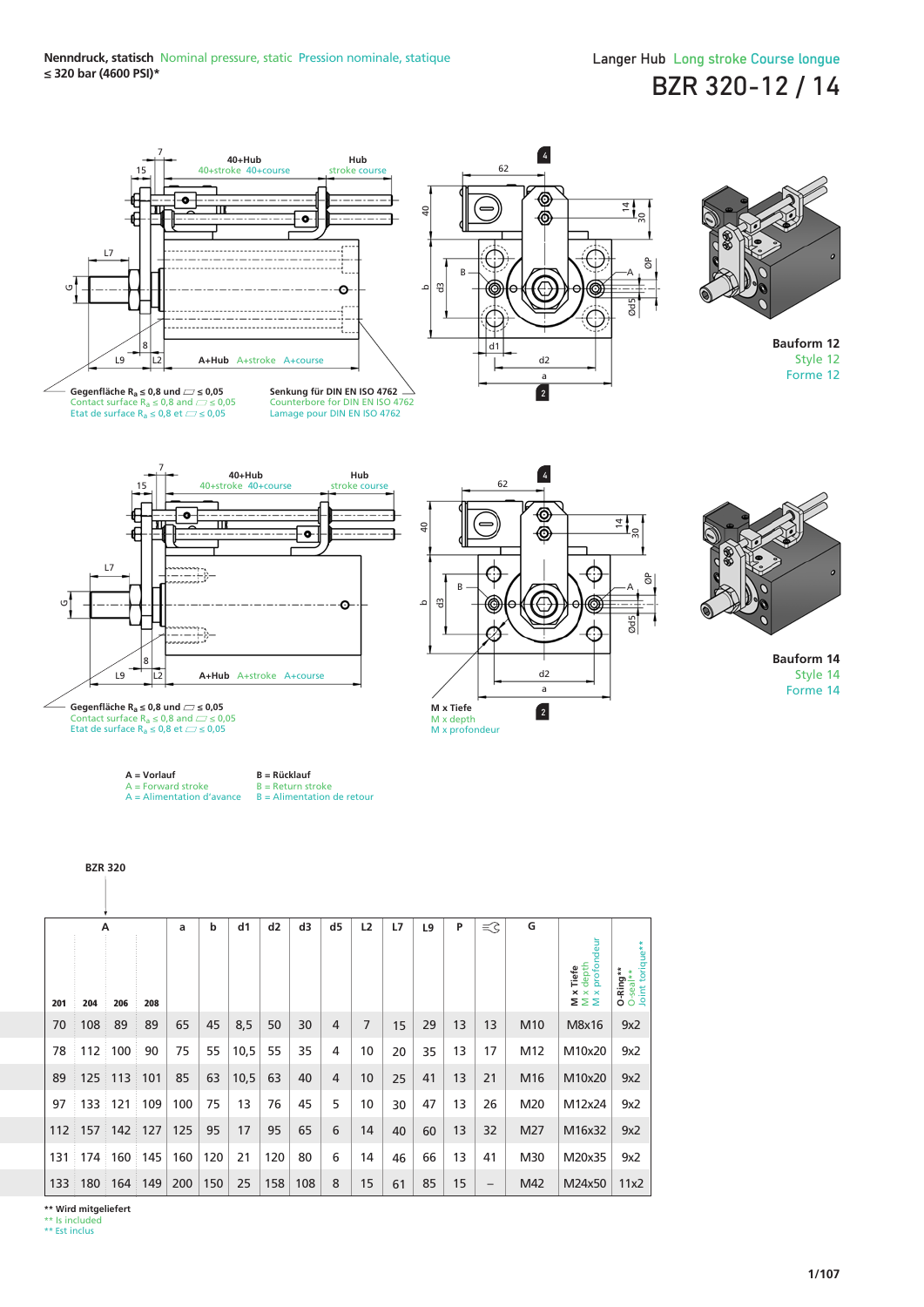#### Kurzer Hub Short stroke Petite course BZR 500-21 / 25

#### **Bei Funktionsart 201 / 206 Bei Funktionsart 204 / 208** With operation mode 201/206<br>Pour le type de fonctionnement With operation mode 204 / 208 **40+Hub (min. 65) Hub (min. 25)**  Pour Le type de fonctionnement Pour le type de fonctionnement 7 40+stroke (min. 65) stroke (min. 25) 201 / 206 204 / 208 40+course (min.  $\hat{c}$  min. 25 62 15  $\mathbb{R}$ <sup>3</sup> 3 ō  $\frac{1}{4}$ ш m  $\frac{14}{14}$  $\supseteq$ € a  $40$ ₫ d € L7 d2 / 2 B J d2 4 G $\boxed{2}$ aØd5 ØP A .............................. **Bauform 21** 8 d1 Style 21 **A+Hub** A+stroke A+course A 1 1  $L9$   $L2$ d3 -<br>สว Forme 21 b b **Senkung für DIN EN ISO 4762** Gegenfläche  $R_a \leq 0.8$  und  $\Box \leq 0.05$ Counterbore for DIN EN ISO 4762 Contact surface  $R_a \le 0.8$  and  $\Box \le 0.05$ <br>Etat de surface  $R_a \le 0.8$  et  $\Box \le 0.05$ Lamage pour DIN EN ISO 4762 **40+Hub (min. 65) Hub (min. 25)**  7 40+stroke (min. 65) 40+course (min. 65) stroke (min. 25) course (min. 25) 62 3  $\sqrt{\frac{2}{3}}$  $\overline{\bullet}$  $\overline{\mathbf{u}}$  $\vec{H}^{\text{u}}$  $\subseteq$ a  $\frac{40}{\pi}$ a 5 - 0 ££ L7 d2 / 2 B **Rest** Gd2 a4 2 Ød5 ØP A **Bauform 25** 41 Style 25 8 Forme 25 **A+Hub** A+stroke A+course **M x Tiefe** 1 1 A  $L9$   $L2$ M x depth M x profondeur d3 d3 **Gegenfläche Ra ≤ 0,8 und ≤ 0,05** b b Contact surface R<sub>a</sub>  $\leq$  0,8 and  $\Box \leq$  0,05<br>Etat de surface R<sub>a</sub>  $\leq$  0,8 et  $\Box \leq$  0,05 **A = Vorlauf B = Rücklauf** A = Forward stroke A = Alimentation d'avance B = Return stroke B = Alimentation de retour **Bestellbezeichnung (Beispiel)** Order specification (example) Référence de commande (exemple) **BZR 500 .50 / 32. 21. 201. 25 BZR 500 2 L BZR 320 Hub** Stroke Course **A Funktionsart Schalterposition**<br>Position of switch<br>Position de<br>contacteur Ausführung Option Position of switch **Schalterposition**  Operation mode Mode Option Option **Stangen Ø (d)** Mode de fonction **Min. Hub Standard Kundenwunsch** Mode Position de Min. stroke Standard Customer request Souhait du client Rod Ø (d) Ø Tige (d) **Kolben Ø** Piston Ø Ø Piston Course mini. Standard **Bauform** Style Forme 医帕帕帕 **BZR 500 BZR 320** 201 201 204 206 208 25 16 21 25 201 208 12 ≤100 >100–200 95 76 44 63 204 206 C 110 ≤100 >100–200 32  $20$ 21 25 201 204 206 208 50 97 72 75 L  $\overline{V}$ **Siehe Seite 1/97**<br>See page 1/97<br>Voir page 1/97 7 ≤100 >100–200  $40$ 25 201 ່າດຂ 78  $25$  $21$ 54 105 81 204 206 2 5 ≤100 >100–200 E 50 32 21 25 201 204 206 208 65 119 89 95 3 5 ≤100 >100–200 63 40 21 25 201 204 206 208 72 140 102 110 E...NF R 7 ≤130 >130–200 80 50 21 25 201 204 206 208 85 156 114 127 4  $G<sub>4</sub>$ 7 ≤130 >130–200 100 60 21 25 201 204 206 208 90 163 121 132

**Technische Änderungen vorbehalten** ubject to change without notice Sous réserve de modifications

**Maße in mm** Dimensions in mm Dimensions en mm **Berechnungsgrundlage siehe ahp informiert**  Calculation based on "Information from AHP Base de calcul, voir « AHP vous informe »

**\* Siehe Tabelle "Maximaldruck" auf Seite 1/7**  ee table "Maximum pressure" on page 1/7

\* Voir tableau « Pression maximale » à la page 1/7

**1/108**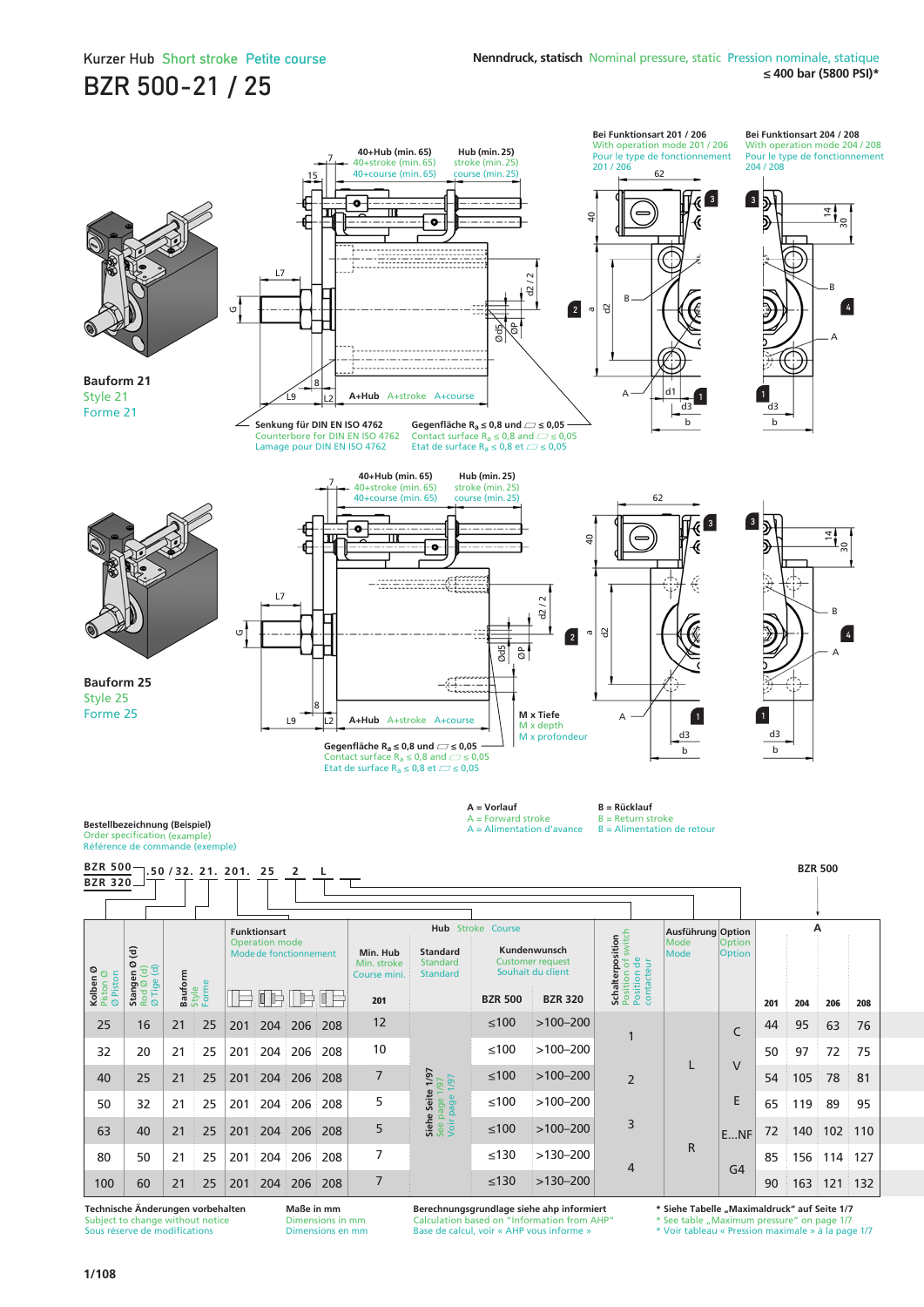

B = Return stroke B = Alimentation de retour



|     | A   |     |     | a   | b   | d1   | d <sub>2</sub> | d3  | d5             | L2 | L7 | L9 | P  | $\equiv$ $\uparrow$ | G               |                                                              |                                                 |
|-----|-----|-----|-----|-----|-----|------|----------------|-----|----------------|----|----|----|----|---------------------|-----------------|--------------------------------------------------------------|-------------------------------------------------|
| 201 | 204 | 206 | 208 |     |     |      |                |     |                |    |    |    |    |                     |                 | ă<br><b>x Tiefe</b><br>x depth<br>x profonde<br>Tiefe<br>ΣΣΣ | torique**<br>O-Ring**<br>O-seal**<br>Joint tori |
| 70  | 108 | 89  | 89  | 65  | 45  | 8,5  | 50             | 30  | 4              | 7  | 15 | 29 | 13 | 13                  | M <sub>10</sub> | M8x16                                                        | 9x2                                             |
| 78  | 112 | 100 | 90  | 75  | 55  | 10,5 | 55             | 35  | 4              | 10 | 20 | 35 | 13 | 17                  | M12             | M10x20                                                       | 9x2                                             |
| 89  | 125 | 113 | 101 | 85  | 63  | 10,5 | 63             | 40  | $\overline{4}$ | 10 | 25 | 41 | 13 | 21                  | M16             | M10x20                                                       | 9x2                                             |
| 97  | 133 | 121 | 109 | 100 | 75  | 13   | 76             | 45  | 5              | 10 | 30 | 47 | 13 | 26                  | M20             | M12x24                                                       | 9x2                                             |
| 112 | 157 | 142 | 127 | 125 | 95  | 17   | 95             | 65  | 6              | 14 | 40 | 60 | 13 | 32                  | M27             | M16x32                                                       | 9x2                                             |
| 131 | 174 | 160 | 145 | 160 | 120 | 21   | 120            | 80  | 6              | 14 | 46 | 66 | 13 | 41                  | M30             | M20x35                                                       | 9x2                                             |
| 133 | 180 | 164 | 149 | 200 | 150 | 25   | 158            | 108 | 8              | 15 | 61 | 85 | 15 | -                   | M42             | M24x50                                                       | 11x2                                            |

**\*\* Wird mitgeliefert**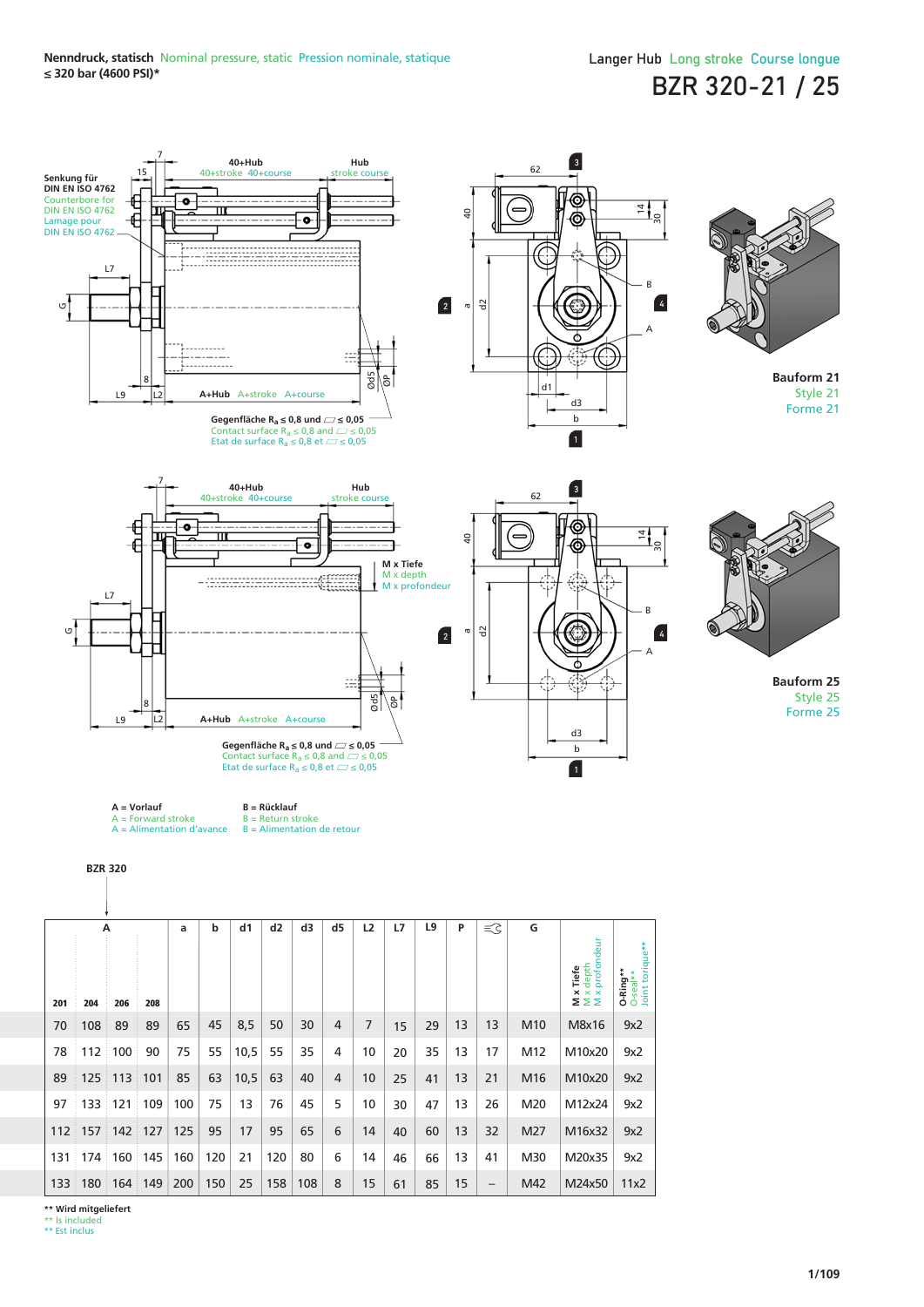### Kurzer Hub Short stroke Petite course BZR 500-33 / 36



**Bauform 33** Style 33 Forme 33



**Bestellbezeichnung (Beispiel)** Order specification (example) Référence de commande (exemple)

**Bauform 36** Style 36 Forme 36





**h2 auf Kundenwunsch** h2 specify when required h2 selon spécifications du client

**Gegenfläche R<sub>a</sub>**  $\leq$  **0,8 und**  $\Box$  $\leq$  **0,05** Contact surface  $R_a \le 0.8$  and  $\Box \le 0.05$ <br>Etat de surface  $R_a \le 0.8$  et  $\Box \le 0.05$ 



m

G



Gegenfläche  $R_a \leq 0.8$  und  $\Box \leq 0.05$ Contact surface  $R_a \le 0.8$  and  $\Box \le 0.05$ <br>Etat de surface  $R_a \le 0.8$  et  $\Box \le 0.05$ 

h2 specify when required h<sub>2</sub> selon spécifications du clients

**\*\*h1 ab Hub = h3 oder auf Kundenwunsch**

\*\* h1 starting at stroke = h3 or as required by customer \*\* h1 à partir de standard = h3 ou selon spécification client

**Zur Arretierung (bei höheren Drücken) ist eine Abstützung erforderlich.** A support is required for locking (under higher pressures). A pression élevée, un support arrière est nécessaire.

m

| <b>BZR 500-</b>                       |                                                                     |         |                | .50 / 32.33.201. | 25                                                                     |             |     |                                         |                                                       |                          |                                                              |                                                  |                              |                                   |     | <b>BZR 500</b> |     |                             | <b>BZR 320</b> |                 |    |
|---------------------------------------|---------------------------------------------------------------------|---------|----------------|------------------|------------------------------------------------------------------------|-------------|-----|-----------------------------------------|-------------------------------------------------------|--------------------------|--------------------------------------------------------------|--------------------------------------------------|------------------------------|-----------------------------------|-----|----------------|-----|-----------------------------|----------------|-----------------|----|
| <b>BZR 320-</b>                       |                                                                     |         |                |                  |                                                                        |             |     |                                         |                                                       |                          |                                                              |                                                  |                              |                                   |     |                |     |                             |                |                 |    |
| ø<br>Kolben Ø<br>Piston Ø<br>Ø Piston | ত্ত<br>ø<br>$\widehat{\sigma}$<br>Stangen<br>Rod Ø (d)<br>Ø Tige (d | ε       |                |                  | <b>Funktionsart</b><br><b>Operation mode</b><br>Mode de fonctionnement |             |     | Min. Hub<br>Min. stroke<br>Course mini. | <b>Standard</b><br><b>Standard</b><br><b>Standard</b> | <b>Hub</b> Stroke Course | Kundenwunsch<br><b>Customer request</b><br>Souhait du client | position<br>of switch<br>ಕಿ<br>cteur<br>Position | 5<br>Ausführ<br>Mode<br>Mode | Option<br>Option<br><b>Option</b> |     |                | А   |                             |                | А               |    |
|                                       |                                                                     | Baufori | Style<br>Forme |                  | ∐ ⊫                                                                    |             |     | 201                                     |                                                       | <b>BZR 500</b>           | <b>BZR 320</b>                                               | conta<br>Schi<br>Posi                            |                              |                                   | 201 | 204            | 206 | 208                         |                | 201 204 206 208 |    |
| 25                                    | 16                                                                  | 33      | 36             | 201              |                                                                        | 204 206 208 |     | 12                                      |                                                       | $≤100$                   | $>100 - 200$                                                 |                                                  |                              | C                                 | 44  | 95             | 63  | 76                          |                | 70 108 89       | 89 |
| 32                                    | 20                                                                  | 33      | 36             | 201              |                                                                        | 204 206     | 208 | 10                                      |                                                       | $≤100$                   | $>100-200$                                                   |                                                  |                              | V                                 | 50  | 97             | 72  | 75                          |                | 78 112 100 90   |    |
| 40                                    | 25                                                                  | 33      | 36             | 201              | 204 206                                                                |             | 208 | $\overline{7}$                          |                                                       | $≤100$                   | $>100 - 200$                                                 |                                                  |                              | E                                 | 54  | 105            | 78  | 81                          |                | 89 125 113 101  |    |
| 50                                    | 32                                                                  | 33      | 36             | 201              |                                                                        | 204 206     | 208 | 5                                       | e 1/97<br>1/97<br>1/97<br>Seite                       | ≤100                     | $>100 - 200$                                                 | 3                                                |                              | ENF                               | 65  | 119 89         |     | 95                          |                | 97 133 121 109  |    |
| 63                                    | 40                                                                  | 33      | 36             | 201              | 204 206                                                                |             | 208 | 5                                       | Siehe Seite<br>See page 1<br>Voir page                | $≤100$                   | $>100 - 200$                                                 |                                                  |                              | N                                 | 72  |                |     | 140 102 110 112 157 142 127 |                |                 |    |
| 80                                    | 50                                                                  | 33      | 36             | 201              |                                                                        | 204 206     | 208 | 7                                       |                                                       | $≤130$                   | $>130-200$                                                   |                                                  | R                            | m                                 | 85  |                |     | 156 114 127 131 174 160 145 |                |                 |    |
| 100                                   | 60                                                                  | 33      | 36             | 201              | 204 206                                                                |             | 208 | 7                                       |                                                       | $≤130$                   | $>130-200$                                                   | 4                                                |                              | G <sub>4</sub>                    | 90  |                |     | 163 121 132 133 180 164 149 |                |                 |    |

**Technische Änderungen vorbehalten** ubject to change without notice Sous réserve de modifications

**Maße in mm** Dimensions in mm Dimensions en mm **Berechnungsgrundlage siehe ahp informiert**  Calculation based on "Information from AHP" Base de calcul, voir « AHP vous informe » **\* Siehe Tabelle "Maximaldruck" auf Seite 1/7**  were rabelle "whaximum ack" aur selle 17

\* Voir tableau « Pression maximale » à la page 1/7